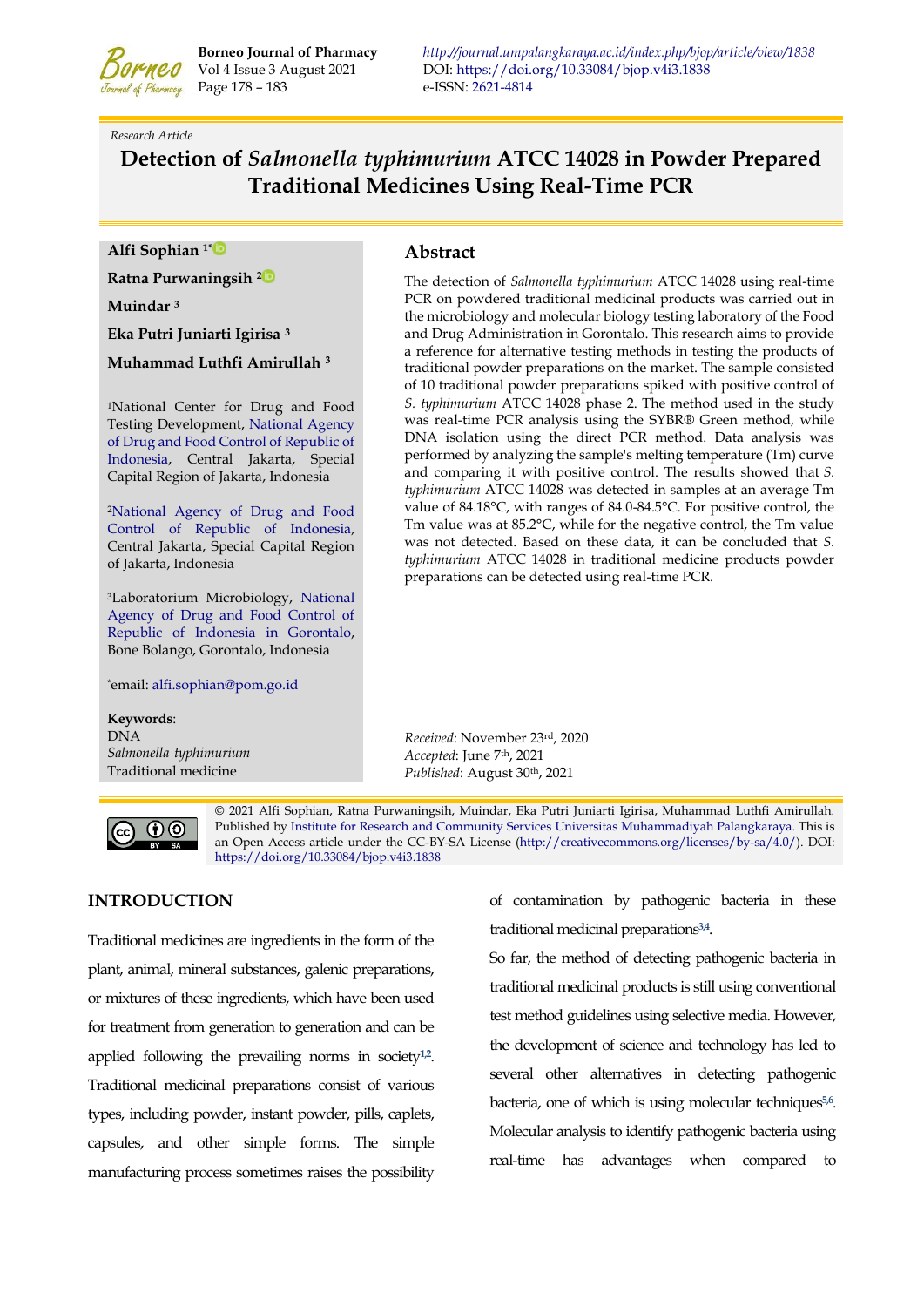conventional method[s](#page-4-6)**<sup>7</sup>** . The average time required to identify pathogenic bacteria by molecular techniques is faster when compared to conventional method[s](#page-4-7)**<sup>8</sup>** .

Regarding the quality requirements of traditional medicines, contaminants from pathogenic bacteria, including Salmonella, Shigella, and Clostridium, should not be foun[d](#page-4-8)**<sup>9</sup>** . Members of the genus Salmonella can cause fever and digestive tract diseases, such as *S. typhimurium***[10](#page-4-9)**. Among several biomolecular techniques for Salmonella detection, polymerase chain reaction (PCR) is the most frequently used. Real-time PCR analysis has better sensitivity in detecting the DNA of Salmonella**[11](#page-4-10)** .

One of the traditional medicines that are often found is in the form of powder preparations. Traditional medicine powder preparations are homogeneous granules with an appropriate, acceptable degree, made from simplicia or a mixture with extracts brewed with hot water**[12](#page-4-11)**. These preparation forms can contain microbial contamination such as *S. typhimurium*, especially if processed and stored not cleanly and hygienicall[y](#page-4-2)**<sup>3</sup>** . Therefore, this research aims to provide an alternative testing method for *S. typhimurium* contamination in traditional powder preparations on the market. The novelty aspect discussed in this study is to provide a source of reference information in the test for detecting pathogenic bacteria in traditional powdered products using real-time PCR. This research is a follow-up study because the data obtained will be used to evaluate several different types of samples so that the effectiveness of the testing methods and techniques used on the various types of samples used can be evaluated.

## **MATERIALS AND METHODS**

#### *Materials*

The materials used in this study were samples of traditional medicine powder, tryptic soy broth (TSB) and

agar (TSA) enrichment media, xylose lysine deoxycholate (XLD) and brilliant green agar (BGA) selective media, and a PCR kit with QuantiNova SYBR® Green (Qiagen).

#### *Methods*

#### *Sample criteria and sampling period*

The main criteria for the sample used in this study was a traditional medicine powder consisting of several traditional medicines for shooting pain or "pegal linu" and herbal medicine for women's health. Sampling was carried out at markets and pharmacies in Gorontalo City from October to December 2020.

#### *Sample preparation*

The sample consisted of 10 types of traditional medicinal powder preparations spiked with positive control *S. Typhimurium* ATCC 14028 phase 2.

## *Isolation on selective media*

A total of 10 g of sample was weighed and then added 90 mL of TSB and incubated at 35-37°C for 18-24 hours. One ose of each incubated sample was then taken and streaked on BGA and XLD selective media, then incubated at 35-37°C for 18-24 hours. The observations of colonies growing on selective media were then recorded.

## *DNA isolation*

The results of isolation from selective media are then enriched on media so that it is tilted. The enrichment result was then diluted in physiological NaCl to obtain turbidity equivalent to the McFarland standard number 1. This equalization result was then used as a DNA template**[13](#page-4-12)** .

## *Real-time PCR analysis*

Melt curve analysis was carried out using real-time PCR (QIAGEN 5-plex) with the two-step cycling method: denaturation 95°C for 45 seconds and annealing/extension 60°C for 45 seconds. The primers used to detect *S. typhimurium* were using invA forward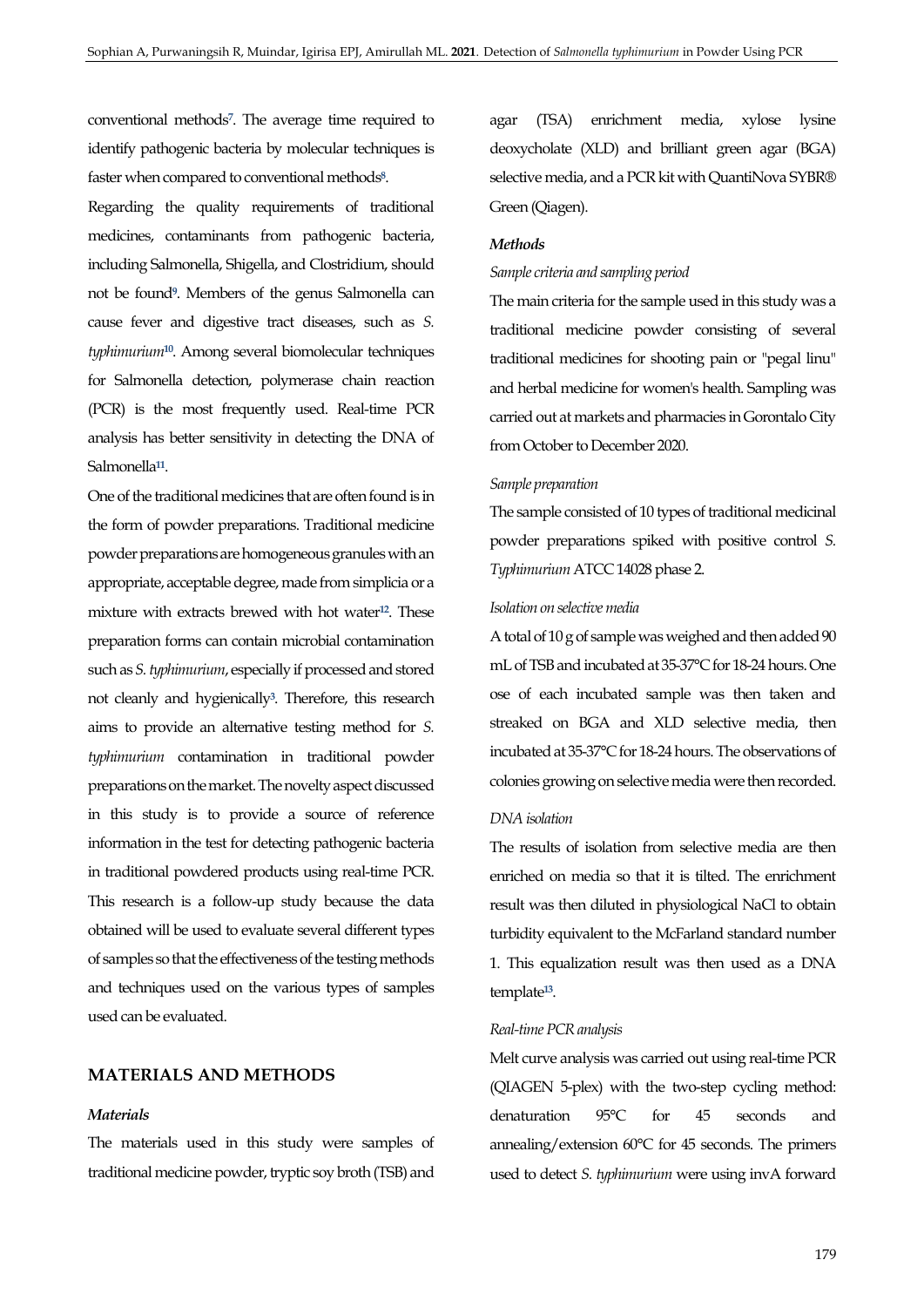primers (5'-ATC AGT ACC AGT CGT CTT ATC TTG AT-3 '), reverse (5'-TCT GTT TAC CGG GCA TAC CAT-3').

#### *Reaction setup*

The total volume of the master mix was 10 μL, consisting of 5 μL SYBR® Green master mix, 1 μL forward primer, 1 μL reverse primer, 1 μL water-free RNase, and 2 μL template DNA**[14](#page-5-0)** .

#### *Positive control*

The positive control used was *S. typhimurium* ATCC 14028 phase 2, enriched and scratched by the media to make it tilted. The enrichment result was then diluted in physiological NaCl to obtain turbidity equivalent to the McFarland standard number 1**[14](#page-5-0)** .

## *Negative control*

The negative control used was no template control (NTC), a master mix combined with primer and nucleic acid-free water. The total negative control volume was 10 μL, consisting of 1 μL forward primer, 1 μL reverse primer, 3 μL RNase free water, with the rest was SYBR® Green master mix**[14](#page-5-0)** .

## *Specificity*

Specificity was carried out by replacing the target bacterial DNA with other bacterial DNA to see whether the non-target DNA was amplified or not. In addition, another function of the specificity test was to examine whether the primer used was specific or not.

#### *Limit of detection*

The limit of detection (LOD) was carried out by replacing the sample DNA template with a positive control diluted 10 times. This step aims to determine the sensitivity of the tool in detecting low concentrations of target DNA.

#### *Data analysis*

Data analysis was carried out by seeing the amplification results of the melting temperature (Tm) value, the melting point at the temperature at which the melt

occurred, and comparing the melting point for the positive control**[14](#page-5-0)** .

#### **RESULTS AND DISCUSSION**

#### *Isolation on selective media*

The isolation process on selective media began with enrichment on TSB media. In this medium, the target bacteria could not be distinguished from other bacteria that could have grown. The general characteristic was only a change in the color of the enrichment medium from clear brownish-yellow to brownish-yellow cloudy**[15](#page-5-1)**. The enrichment stage was carried out to prevent quantifying diseased cells that conventional methods could not be grown/counted**[16](#page-5-2)** .

Isolation on selective media was using BGA and XLD, the specific media for isolating Salmonella pathogenic bacteria. The profile of Salmonella on XLD was a colony that is round in shape. In BGA, the colony was white to translucent, whereas, in XLD, it could be colorless, very bright, slightly shiny, and transparent (medium color) with a black center, surrounded by a pink area and a yellow border, or a pink to reddish color, with a black or colorless buffer core**[17,](#page-5-3)[18](#page-5-4)** .

Brilliant green agar comprises peptone, tryptone, yeast extract, lactose, sucrose, sodium chloride, phenol red, brilliant green, and agar. Each of the constituent components of the BGA has its respective functions, including as a source of nutrition for amino acid or polypeptide raw materials, maintaining the osmotic balance of the media, sources of carbohydrates that will be needed in the fermentation process, as well as an acidbase indicator. While in XLD media, Salmonella has a translucent round shape with a black spot in the middle. The color change is caused by the fermentation of glucose by Salmonella into organic acids such as lactic, acetic, and formic acids, resulting in a decrease in pH**[19](#page-5-5)**. Xylose lysine deoxycholate is a non-autoclave medium whose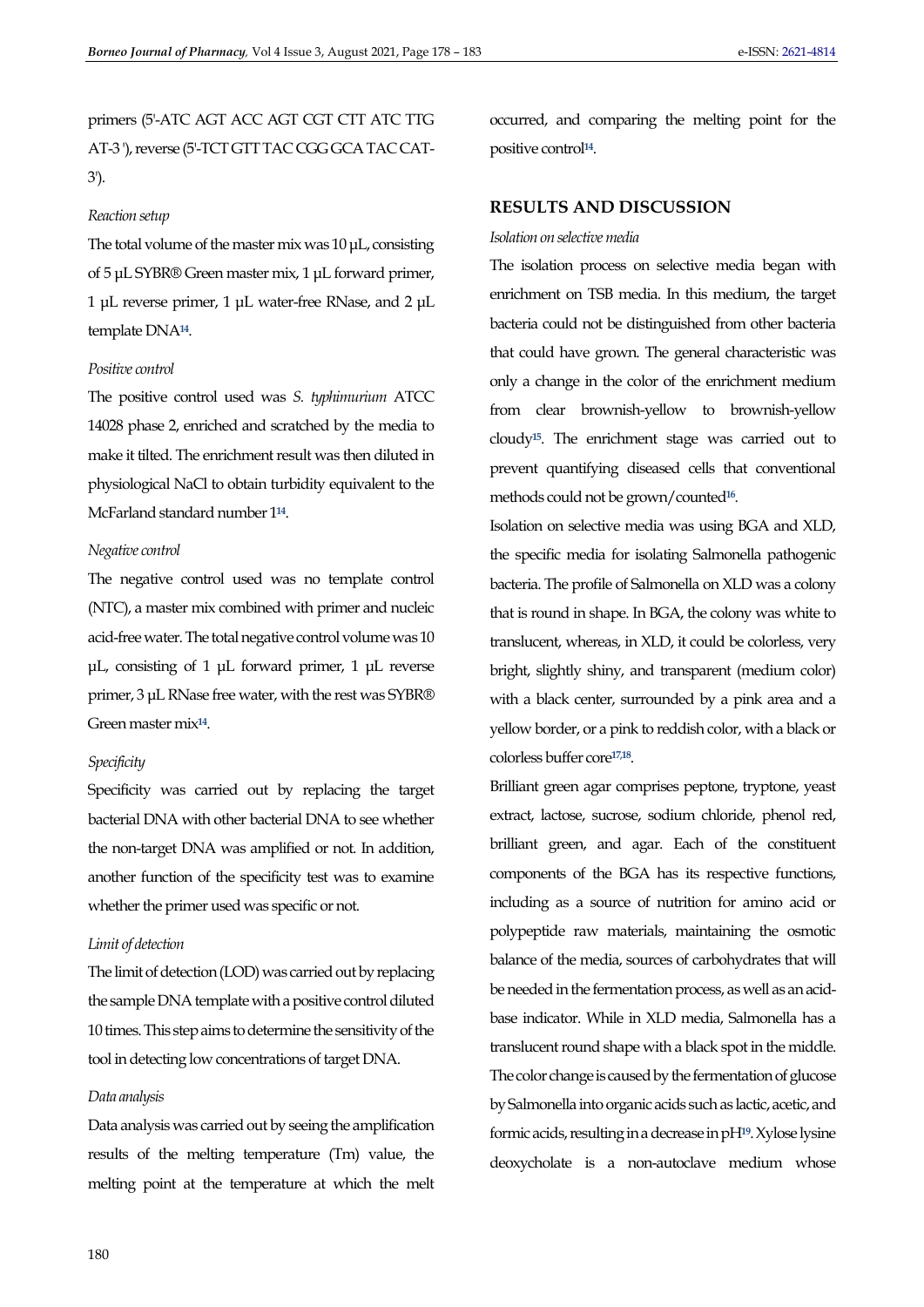components will be damaged if harvested at temperatures above 100°C. Xylose carbohydrates in XLD play a role in the fermentation process to condition the pH of the media to become acidic, thereby increasing the pH to become alkaline. Meanwhile, decarboxylate enzymes produce amines or diamines and carbon dioxide by breaking down amino acid groups. Xylose lysine deoxycholate media is a selective medium for *S. typhimurium* because it has sodium deoxycholate, an inhibitor for Gram-positive bacteria**[18](#page-5-4)** .

#### *Real-time PCR analysis*

Real-time PCR analysis was performed using a qualitative test method using SYBR® Green, and the results were presented in **[Table I](#page-3-0)**. The data were obtained from 10 samples which were 10 types of traditional medicine with the powder preparation form. The Tm value from real-time PCR analysis was 84.0-84.5°C, with an average of 84.18°C. This value is not much different from the positive control at the Tm value of 85.2°C. This difference could be caused by several things, including the concentration of the template DNA used was not the same. This difference in concentration occurred because the template DNA was not isolated using conventional isolation techniques but instead used the direct PCR method**[20](#page-5-6)** .

<span id="page-3-0"></span>Table I. Real-time PCR data analysis

|         | <b>Treatment</b>          |         |             |            |                     |
|---------|---------------------------|---------|-------------|------------|---------------------|
|         | Samples Tm Value Negative | Control | Specificity | <b>LOD</b> | Positive<br>Control |
| 1       | 84.0                      |         |             | 85.0       | 85.2                |
| 2       | 84.5                      |         |             |            |                     |
| 3       | 84.3                      |         |             |            |                     |
| 4       | 84.3                      |         |             |            |                     |
| 5       | 84.0                      |         |             |            |                     |
| 6       | 84.0                      |         |             |            |                     |
| 7       | 84.0                      |         |             |            |                     |
| 8       | 84.2                      |         |             |            |                     |
| 9       | 84.0                      |         |             |            |                     |
| 10      | 84.5                      |         |             |            |                     |
| Average | 84.18                     |         |             | 85.0       | 85.2                |

The results of real-time PCR amplification using the qualitative analysis method SYBR® Green were shown in **[Figure 1](#page-3-1)**. It could be seen that the positive control shown by the red line indicates an amplification at the Tm 85.2°C, while for the negative control shown with the black line, there was no amplification. The samples shown in green lines indicate an amplification similar to the positive control; this indicates that *S. typhimurium* was detected from the samples.

<span id="page-3-1"></span>

**Figure 1.** Melt curve analysis for Tm. Green: samples; Red: positive control; Black: negative control

In **[Figure 1](#page-3-1)**, melt curve analysis shows that the peak of the curve point varies slightly. This variation is due to the composition and size of the nucleotides**[21](#page-5-7)**. In SYBR® Green analysis, a fluorescent signal will emit when the DNA bands separate during the annealing stage. A single peak detected in the melting process indicates the specific level of the detected band. If there is a band difference in the single peak in the melt curve analysis, it can predict the presence of mutations in the detected species**[22](#page-5-8)** .

Molecular testing techniques have their challenges, in which DNA extraction techniques such as physical, chemical, or biological characteristics of the sample to be used will also affect the test's success**[23](#page-5-9)**. Compared with conventional techniques, molecular testing techniques have advantages in several ways, including the relatively faster testing time obtained. Species identification using real-time PCR is a fast and reliable alternative method in developing the molecular world**[24](#page-5-10)**. At least two real-time PCR methods are often used in analyzing species DNA: the TaqMan® and SYBR® Green methods**[25](#page-5-11)** .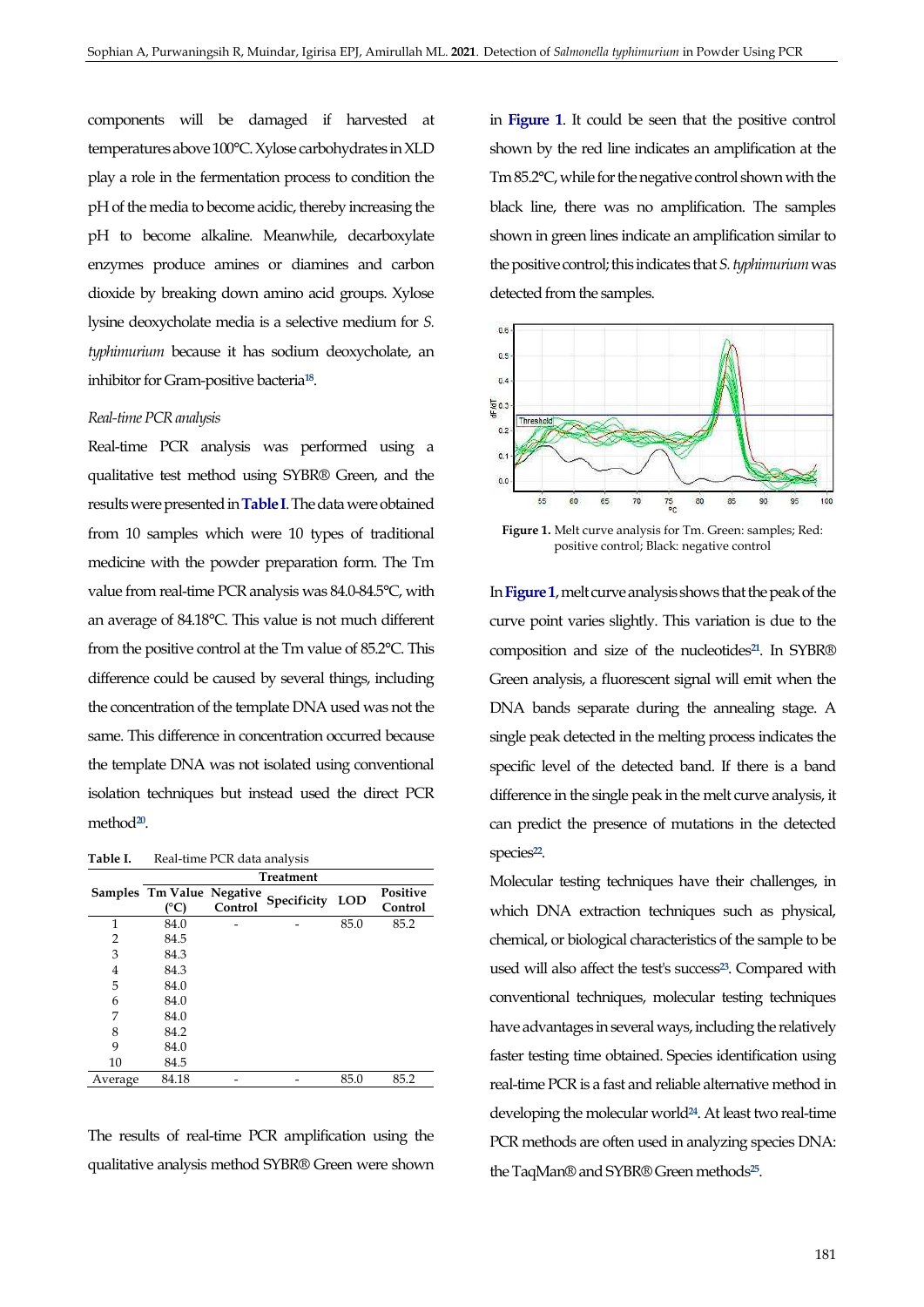# **CONCLUSION**

The detection method of *S. typhimurium* in powder preparations of traditional medicinal products using realtime PCR with the SYBR® Green method can be used, as indicated by the results of all samples tested showing noticeable results.

# **ACKNOWLEDGMENT**

The author would like to thank the Head of the National Agency of Drug and Food Control of the Republic of Indonesia for the laboratory support.

# **AUTHORS' CONTRIBUTION**

**Alfi Sophian**: conceptualization, data curation, data analysis, writing-original draft & editing. **Ratna Purwaningsih**: writing-review & editing. **Muindar**: writing-review & editing. **Eka Putri Juniarti Igirisa**: writing-review & editing. **Muhammad Luthfi Amirullah**: writing-review & editing.

# **DATA AVAILABILITY**

None.

# **CONFLICT OF INTEREST**

The authors declare no conflict of interest.

# **REFERENCES**

- <span id="page-4-0"></span>1. Yuan H, Ma Q, Ye L, Piao G. The Traditional Medicine and Modern Medicine from Natural Products. Molecules. 2016;21(5):559. do[i:10.3390/molecules21050559](https://dx.doi.org/10.3390/molecules21050559)
- <span id="page-4-1"></span>2. Sidoretno WM, Rz IO. Edukasi Bahaya Bahan Kimia Obat Yang Terdapat Didalam Obat Tradisional. Jurnal Pengabdian Masyarakat Multidisiplin. 2018;1(2):36-42. do[i:10.36341/jpm.v1i2.453](https://doi.org/10.36341/jpm.v1i2.453)
- <span id="page-4-2"></span>3. Abba D, Inabo HI, Yakubu SE, Olonitola OS. Contamination of herbal medicinal products

marketed in Kaduna metropolis with selected pathogenic bacteria. Afr J Tradit Complement Altern Med. 2008;6(1):70-7. do[i:10.4314/ajtcam.v6i1.57076](https://doi.org/10.4314/ajtcam.v6i1.57076)

- <span id="page-4-3"></span>4. Kumadoh D, Ofori-Kwakye K. Dosage Forms of Herbal Medicinal Products and Their Stability Considerations-an Overview. J Crit Rev. 2017;4(4):1-8. do[i:10.22159/jcr.2017v4i4.16077](http://dx.doi.org/10.22159/jcr.2017v4i4.16077)
- <span id="page-4-4"></span>5. Franco-Duarte R, Černáková L, Kadam S, Kaushik KS, Salehi B, Bevilacqua A, et al. Advances in Chemical and Biological Methods to Identify Microorganisms-From Past to Microoganisms. 2019;7(5):130. do[i:10.3390/microorganisms7050130](https://doi.org/10.3390/microorganisms7050130)
- <span id="page-4-5"></span>6. Law JWF, Ab Mutalib NS, Chan KG, Lee LH. Rapid methods for the detection of foodborne bacterial pathogens: principles, applications, advantages and<br>
limitations. Front Microbiol. 2015;5:770. limitations. Front Microbiol. 2015;5:770. do[i:10.3389/fmicb.2014.00770](https://doi.org/10.3389/fmicb.2014.00770)
- <span id="page-4-6"></span>7. Maurer FP, Christner M, Hentschke M, Rohde H. Advances in Rapid Identification and Susceptibility Testing of Bacteria in the Clinical Microbiology Laboratory: Implications for Patient Care and Antimicrobial Stewardship Programs. Infect Dis Rep. 2017;9(1):6839. do[i:10.4081/idr.2017.6839](https://doi.org/10.4081/idr.2017.6839)
- <span id="page-4-7"></span>8. Priyanka B, Patil RK, Dwarakanath S. A review on detection methods used for foodborne pathogens. Indian J Med Res. 2016;144(3):327-38. do[i:10.4103/0971-5916.198677](https://dx.doi.org/10.4103/0971-5916.198677)
- <span id="page-4-8"></span>9. Bintsis T. Foodborne pathogens. AIMS Microbiol. 2017;3(3):529-63. do[i:10.3934/microbiol.2017.3.529](https://dx.doi.org/10.3934/microbiol.2017.3.529)
- <span id="page-4-9"></span>10. Jajere SM. A review of Salmonella enterica with particular focus on the pathogenicity and virulence factors, host specificity and antimicrobial resistance including multidrug resistance. Vet World. 2019;12(4):504-21. do[i:10.14202/vetworld.2019.504-](https://doi.org/10.14202/vetworld.2019.504-521) [521](https://doi.org/10.14202/vetworld.2019.504-521)
- <span id="page-4-10"></span>11. Kasturi KN, Drgon T. Real-Time PCR Method for Detection of Salmonella spp. in Environmental Samples. Appl Environ Microbiol. 2017;83(14):e00644-17. do[i:10.1128/AEM.00644-17](https://dx.doi.org/10.1128/AEM.00644-17)
- <span id="page-4-11"></span>12. Ekor M. The growing use of herbal medicines: issues relating to adverse reactions and challenges in monitoring safety. Front Pharmacol. 2014;4:177. do[i:10.3389/fphar.2013.00177](https://doi.org/10.3389/fphar.2013.00177)
- <span id="page-4-12"></span>13. Sophian A, Purwaningsih R, Igirisa EPJ, Amirullah MA, Lukita BL, Fitri RA. Short Communication: